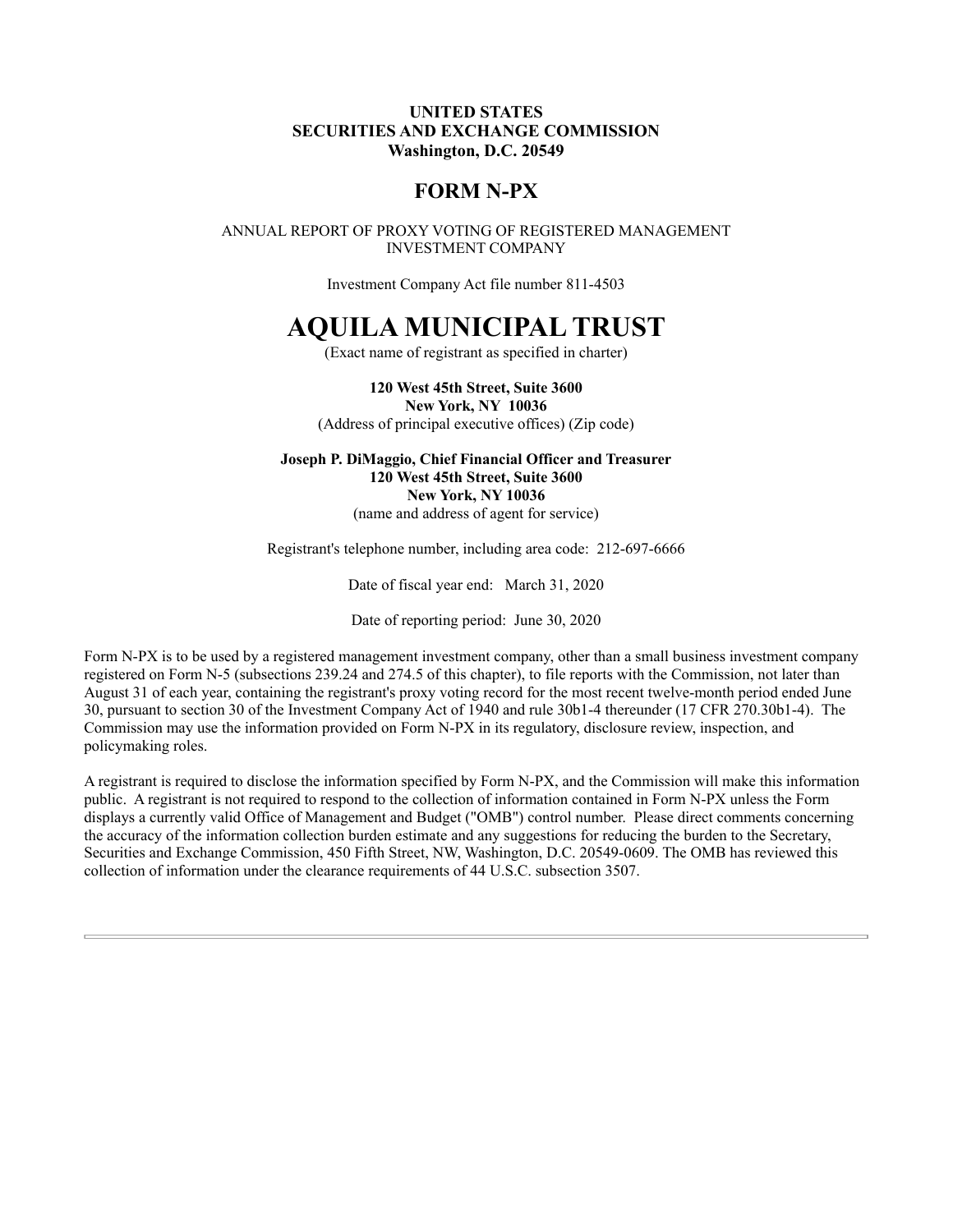Item. 1 Proxy Voting Record

a.) Aquila Churchill Tax-Free Fund of Kentucky ("ACTFFKY") a series of the Registrant

During the twelve month reporting period ended June 30, 2020, the ACTFFKY series did not hold any portfolio securities for which the series was entitled to participate in proxy voting.

b.) Aquila Narragansett Tax-Free Income Fund ("ANTFIF"), a series of the Registrant

During the twelve month reporting period ended June 30, 2020, the ANTFIF series did not hold any portfolio securities for which the series was entitled to participate in proxy voting.

c.) Aquila Tax-Free Fund For Utah ("ATFFU"), a series of the Registrant

During the twelve month reporting period ended June 30, 2020, the ATFFU series did not hold any portfolio securities for which the series was entitled to participate in proxy voting.

d.) Aquila Tax-Free Fund of Colorado ("ATFFC"), a series of the Registrant

During the twelve month reporting period ended June 30, 2020, the ATFFC series did not hold any portfolio securities for which the series was entitled to participate in proxy voting.

d.) Aquila Tax-Free Trust of Oregon ("ATFTO"), a series of the Registrant

During the twelve month reporting period ended June 30, 2020, the ATFTO series did not hold any portfolio securities for which the series was entitled to participate in proxy voting.

e.) Aquila Tax-Free Trust of Arizona ("ATFTA"), a series of the Registant

During the twelve month reporting period ended June 30, 2020, the ATFTA series did not hold any portfolio securities for which the series was entitled to participate in proxy voting.